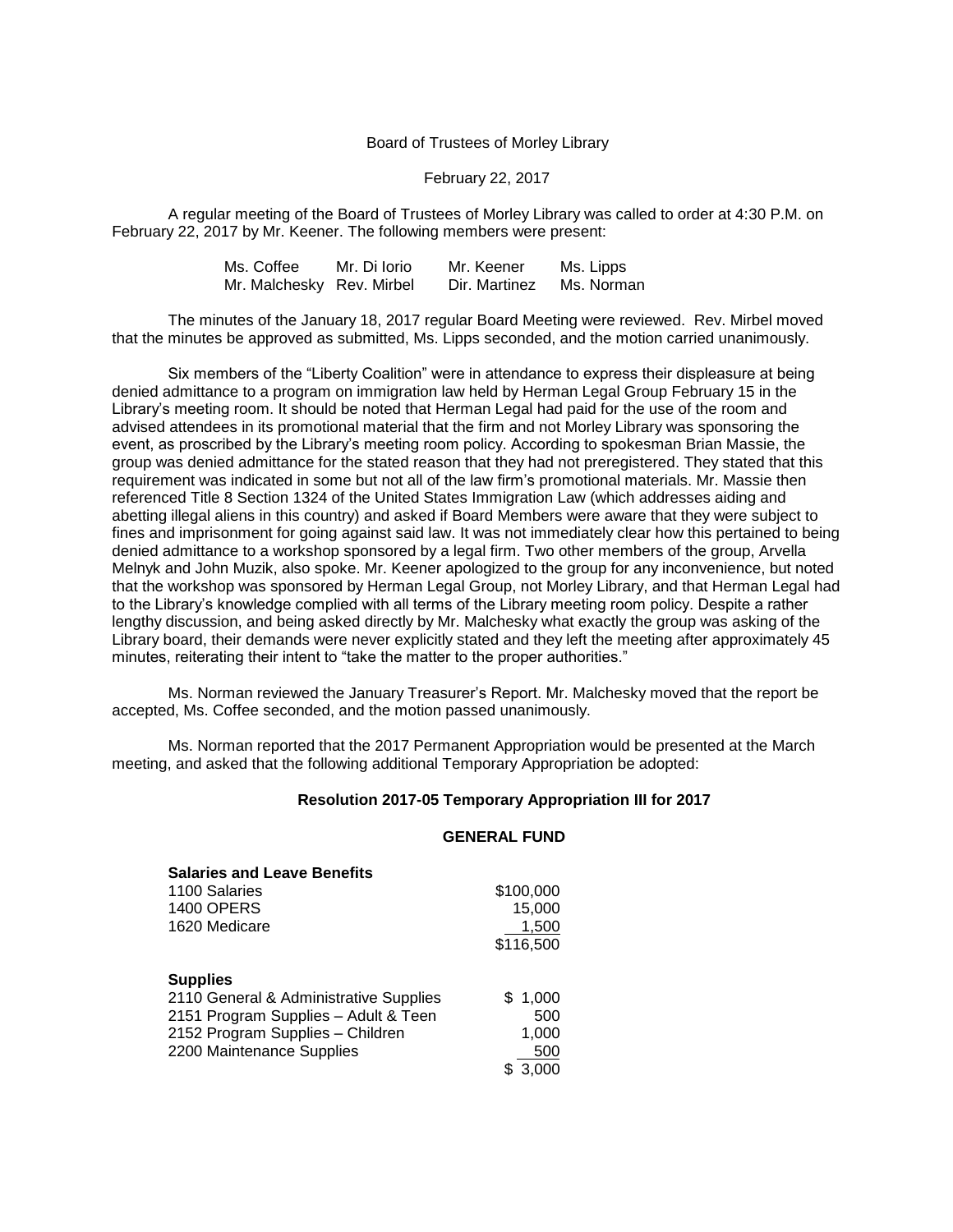| <b>Purchased &amp; Contracted Services</b><br>3151 Program Refreshments - Adult & Teen<br>3250 Marketing Expense<br>3310 Building Maintenance Expense<br>3600 Utilities<br>3700 Professional Services<br>3751 Program Services - Adult & Teen<br>3752 Program Services - Children | \$<br>150<br>100<br>7,500<br>3,000<br>12,000<br>600<br>300<br>$\overline{$}23,650$                      |  |
|-----------------------------------------------------------------------------------------------------------------------------------------------------------------------------------------------------------------------------------------------------------------------------------|---------------------------------------------------------------------------------------------------------|--|
| <b>Library Materials &amp; Information</b><br>4100 Books & Pamphlets<br>4110 E Books<br>4320 Music CDs<br>4321 Digital Music<br>4330 Audiobooks<br>4332 Digital Audiobooks<br>4360 DVDs<br>4361 Digital DVDs<br>4370 BluRays<br>4380 Video Games<br>4510 Data Bases               | \$<br>5,000<br>800<br>500<br>200<br>1,800<br>800<br>2,000<br>700<br>600<br>300<br>1,200<br>13,900<br>\$ |  |
| <b>Other Objects</b><br>5520 Software<br>7200 Taxes & Assessments<br><b>Contingency</b><br>8900 Contingency                                                                                                                                                                       | \$<br>200<br><u>20</u><br>220<br>\$<br>\$3,000                                                          |  |
| <b>TOTAL GENERAL FUND</b>                                                                                                                                                                                                                                                         | \$160,270                                                                                               |  |
| <b>DEBT SERVICE FUND</b>                                                                                                                                                                                                                                                          |                                                                                                         |  |
| 3700 Professional Services                                                                                                                                                                                                                                                        | \$8,500                                                                                                 |  |
| <b>TOTAL DEBT SERVICE</b>                                                                                                                                                                                                                                                         | \$8,500                                                                                                 |  |

Mr. Malchesky moved adoption of the Resolution, Rev. Mirbel seconded, and the motion carried unanimously.

Ms. Coffee moved passage of the following:

# **Resolution 2017- 06 Amanda (Mindy) Trayter Retirement**

WHEREAS, Mindy Trayter has served as a Morley Library Employee since September 25, 2000; and

WHEREAS, her passion and interest in mystery fiction led her to create and improve the popular monthly Mystery Readers Book Club; and

WHEREAS, her initiative and communication skills aided in her quest to deliver high-quality, personal service to those patrons who were home bound; and